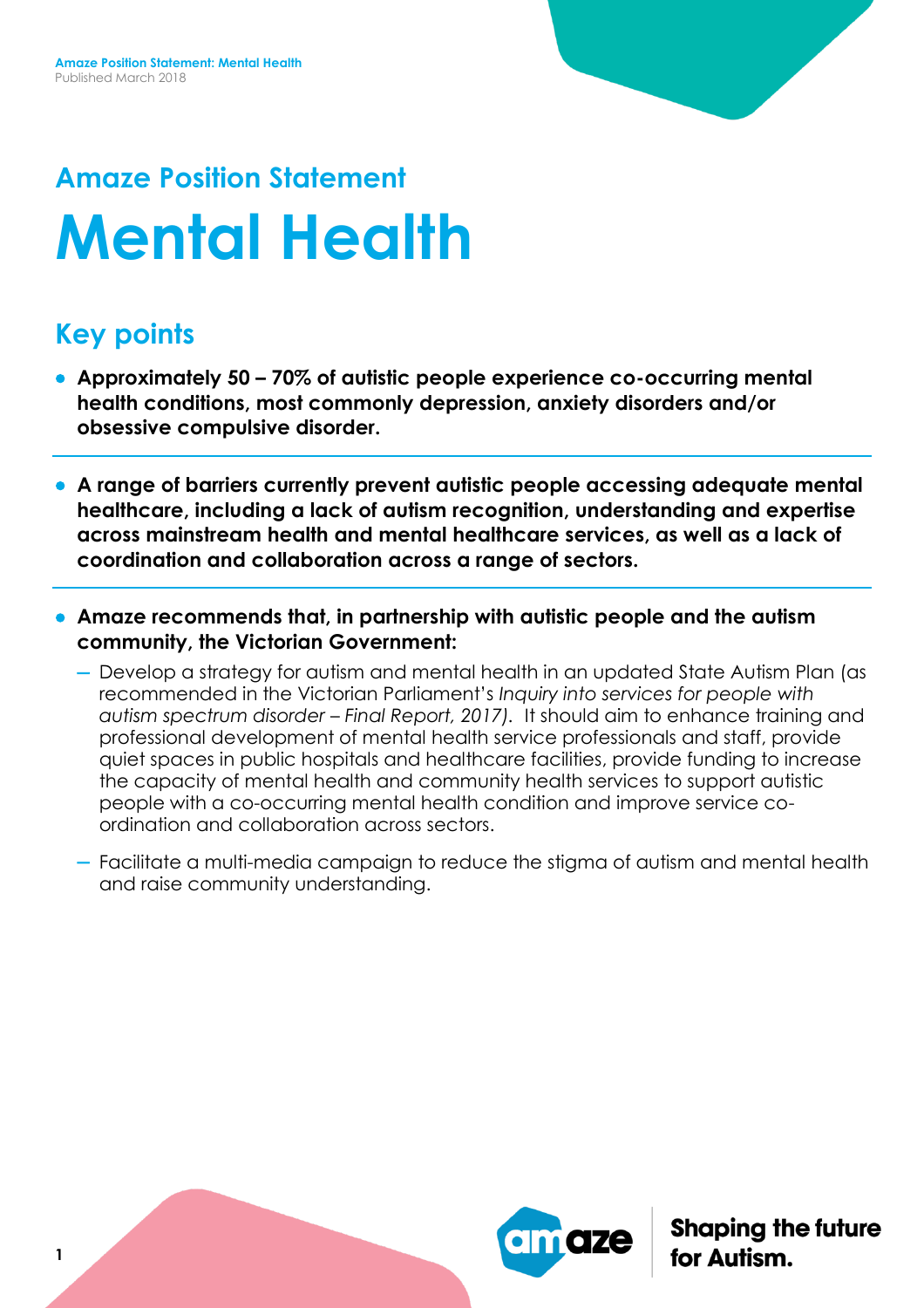### **1. Background**

Australian and international studies have consistently found that autistic people are at higher risk of one or more co-occurring mental health conditions than the general population, most commonly depression, anxiety disorder and obsessive compulsive disorder.**<sup>1</sup>** The estimated prevalence of mental health conditions among autistic people varies due to methodological variations between studies, but is in the range of approximately 50 – 70%.**<sup>2</sup>** There is emerging evidence that the prevalence of mental health conditions, such as anxiety and depressive disorders, may be higher among autistic females than autistic males.**<sup>3</sup>**

Studies into autism and mental health have tended to focus on autistic people without intellectual disabilities.**4** For example, a large national survey of autistic adults in Australia (without intellectual disabilities) in 2013 found that 71% of those surveyed experienced a mental health condition, with less than half stating that they were receiving sufficient support to manage their condition.**<sup>5</sup>** Other studies have reported that up to 50% of young autistic adults (without intellectual disabilities) experience anxiety, and that up to half experience depression.**<sup>6</sup>** In 2012, the Autism Advisory Board on ASD conservatively estimated that around 100,000 autistic people in Australia had a co-occurring mental health condition.**<sup>7</sup>** In the UK, it has been reported that a leading cause of early death among autistic people is suicide.**<sup>8</sup>** A recent Swedish study found that adults with autism (and no additional learning disability) are over 9 times more likely, relative to the general population, to commit suicide.**<sup>9</sup>**

It is important to note that many autistic people experiencing mental health conditions may not actually know or feel confident knowing whether they are experiencing a mental health condition.**<sup>10</sup>** As such, the prevalence may be higher.

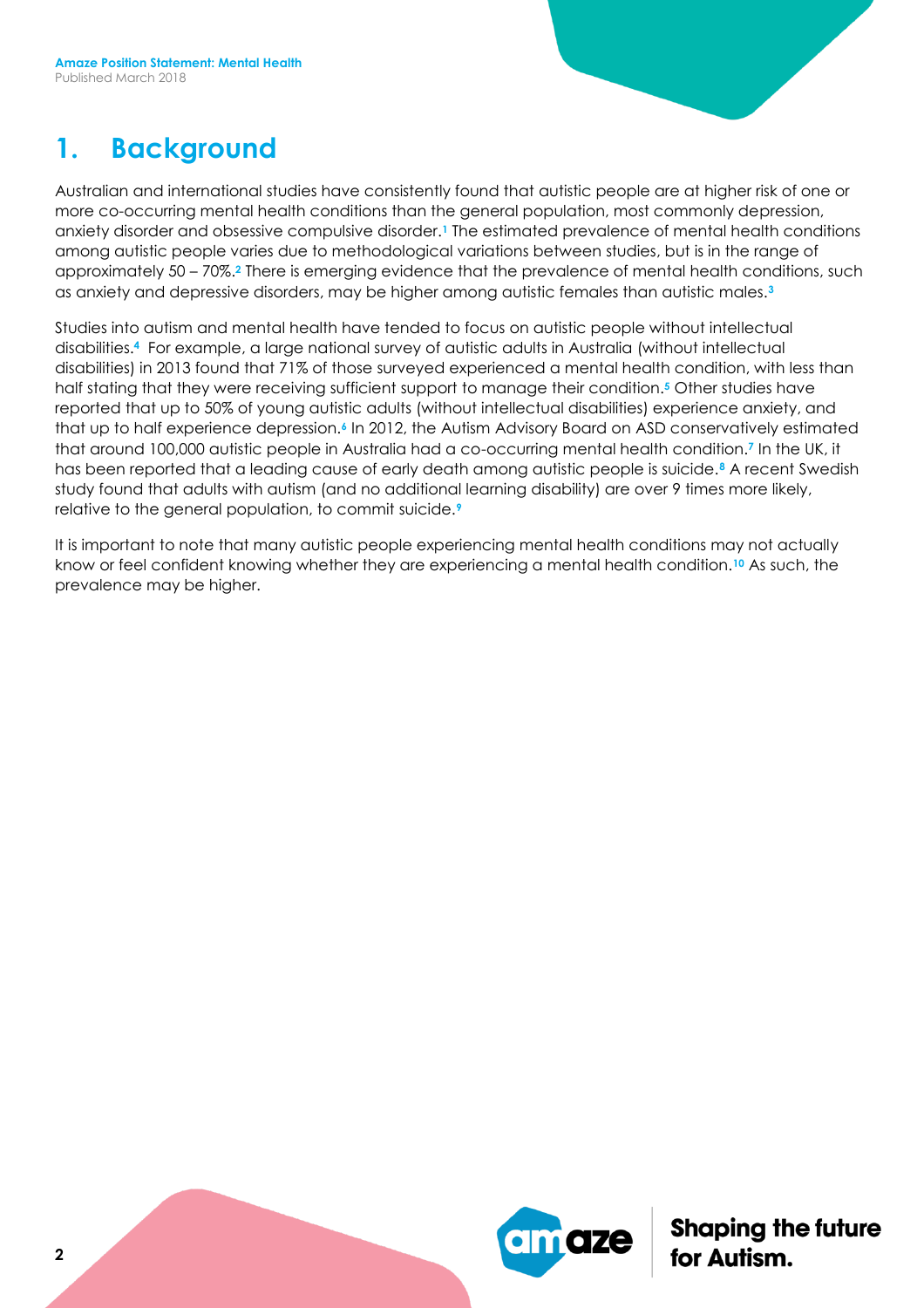### **2. Current experiences.**

Autistic people have a basic human right, like any other Australian, to accessible and person-centred mental health services.**<sup>11</sup>** However, autistic people currently face significant barriers when seeking to access a diagnosis of, and support for, mental health conditions. These barriers can include a lack of autism recognition and understanding by mental health practitioners, communication difficulties (particularly when a person is non-verbal), sensory sensitivities and a lack of coordination and collaboration between mental health, mainstream health, disability services and other sectors, including education, employment, justice and housing.**<sup>12</sup>**

Some mental health services, and health services with mental health units, have sought staff training to support their understanding and management of autistic patients (particularly in hospital settings, for the purpose of behaviour support). However, there remains no co-ordinated approach to ensuring all mainstream health and mental health professionals and staff can access the level of autism knowledge and skills required to diagnose, meaningfully treat or facilitate the treatment of (i.e. through appropriate referral pathways) mental health conditions in autistic people. Barriers to training and professional development are known to include location, cost and organisational priority.**<sup>13</sup>**

While some resources are available online to help assist health professionals working with autistic people, they can be difficult to find and quality assess, and/or are not widely publicised or targeted across mainstream health and healthcare professionals. **<sup>14</sup>**

A lack of autism recognition and understanding, together with a lack of sector collaboration across mental health services has led to mental health services not taking responsibility for the mental health needs of autistic people, with many mental health practitioners often assessing an autistic person's mental health concerns as simply part of their autism, and redirecting the person to disability services.**<sup>15</sup>** As a result, mental health conditions are often not diagnosed or adequately treated, resulting in poor health, an increased risk of suicide and other poor education, social and employment outcomes.**<sup>16</sup>** Although it should also be noted that among females, autism has historically been under-diagnosed, with women and girls often being misdiagnosed, or solely diagnosed with conditions such as learning disabilities, anxiety and/or eating disorders (with some undergoing unnecessary interventions and/or taking unnecessary medications).**<sup>17</sup>** A lack of autism knowledge can also result in misunderstanding of behaviours across autistic males and females, increasing the risk of restrictive practices and the overprescribing of medications.**<sup>18</sup>**

As noted above, not all autistic people will recognise that they are experiencing a mental health condition or feel conformable disclosing their mental health condition to healthcare or other professionals. They may also choose not to seek support from family and friends due to concerns of stigma and/or burdening those closest to them.**<sup>19</sup>**

In Victoria, Child and Adolescent Mental Health Services (CAMHS) and Child and Youth Mental Health Services (CUYMHS) currently provide public services for children and young people experiencing mental health challenges. They are also funded to conduct multidisciplinary assessments and diagnosis of autism. However due to a lack of resources, CAMHS and CUYMHS (and indeed most mental health services) mainly focus on supporting people experiencing acute mental health crisis and withdraw services once the initial mental health crisis is over. When long term support is offered it is often not suited to autistic people, or seeks to treat autistic people in a way that can fail to acknowledge their positive self-identity as an autistic person.**20** They also lack the resources to engage in cross-sector collaboration and coordination with other service providers.**<sup>21</sup>** There are also two dual disability health/mental health services in Victoria. Dual disability is a term used for people with an intellectual disability and a mental health condition. Autistic adults with an intellectual disability and a mental health condition and/or epilepsy technically do not have a dual disability. At present, there isn't a term to describe this which has an impact on services, research and policy.**22**

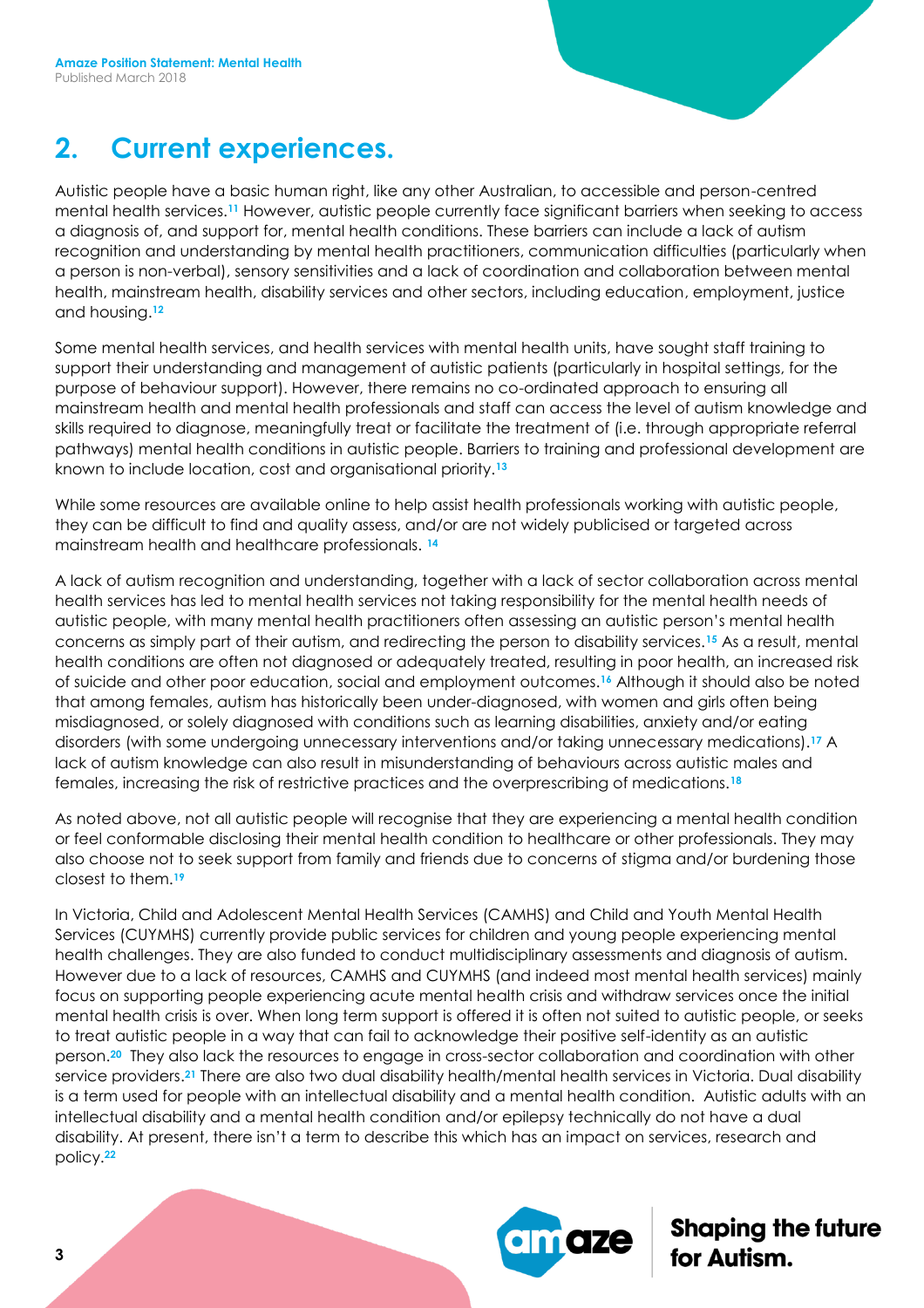### **3. What needs to be done?**

In June 2015, the Victorian Parliament's Family and Community Development Committee released its *Inquiry into service for people with autism spectrum disorder – Final Repor*t (Victorian Parliament's report, 2017).**<sup>23</sup>** Among the 101 recommendations in this report, the Committee recommended that the Victorian Government update its State Autism Plan and in that plan "develop a strategy for public and mental health services to accommodate the needs of people with Autism Spectrum Disorder, including the roll out of autism specialists in the public health system". **<sup>24</sup>**

Amaze welcomed the Victorian Government's commitment in December 2017, in its response to the Victorian Parliament's report, to develop a strategy for building autism competency across mainstream workforces, including mental health, to better equip them to respond positively to autistic people.**<sup>25</sup>** This strategy must also focus on raising recognition and understanding of autism and mental health (including its commonality, particularly among autistic women) and service collaboration and co-ordination. In developing this strategy, the government should consult and engage closely with autistic people, their families/carers and autism organisation. Involving autistic people will increase their confidence in mental health services, ensure they are specifically tailored to the needs of the autistic community and make these services as accessible as possible.**<sup>26</sup>** As a first step, autistic people should be consulted about their mental health needs and current barriers to support.**<sup>27</sup>**

#### **a. Increasing recognition and understanding.**

Amaze supports the recommendation in the Victorian Parliament's report, 2017, that "[t]he updated State Autism Plan make provision for training and professional development of public hospital staff and mental health clinicians in the awareness and understanding of ASD presentations".**<sup>28</sup>** A multi-media campaign would also be beneficial to reduce stigma and raise community awareness of autism and mental health.**<sup>29</sup>**

Existing online resources for mental health and healthcare professionals should also be widely publicised across sectors and targeted to peak bodies, such as the Australian Medical Association.**<sup>30</sup>** For example, Australia's Cooperative Research Centre for Living with Autism (Autism CRC) has recently developed an information resource for health and mental health professionals which includes information on understanding and supporting sensory, communication and processing differences.**<sup>31</sup>** In the UK, the "Know your Normal" campaign, recently launched by Ambitious about Autism (UK), demonstrates the value of a purpose built website to raise community awareness and provide a tool box for autistic people needing mental health support, as well training for (and creating linkages between) education and health professionals.**<sup>32</sup>**

The value of neurodiversity and a patient's positive self-identity as an autistic person must also be recognised by mental health and healthcare professionals as this may influence the types of interventions and treatments preferred by the patient. Acknowledgement of individual preferences and self-identify are key to developing positive therapeutic relationships.**<sup>33</sup>**

#### **b. Capacity building across health and mental health services.**

Capacity building is urgently required across sectors to improve their ability to support autistic people with co-occurring mental health conditions.

As discussed above, Amaze welcomes the Victorian government's commitment to develop a strategy for building autism competency across mainstream workforces, including mental health. An increase in funding to public mental health services and community services will be essential to build their capacity to provide services for autistic people with a co-occurring mental health condition.**34**

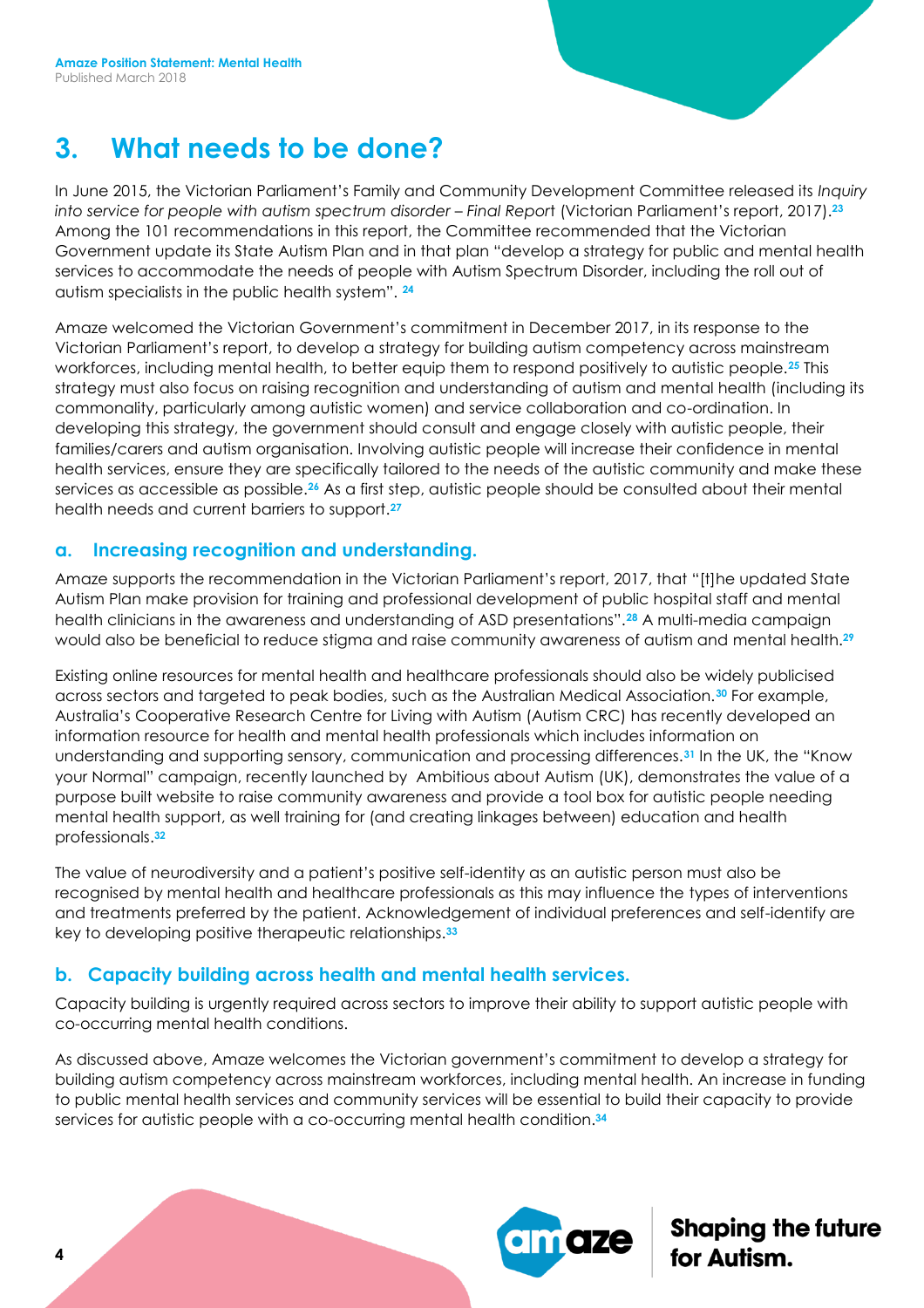The Victorian Parliament's report, 2017, also concluded that there are a lack of professionals specialising in autism and mental health and this gap needs to be addressed. Amaze agrees that specialists are required to improve the treatment of complex mental health conditions in autistic people. Specialists should also be supported to build capabilities across mainstream health and mental health services to improve their early identification and treatment of mental health conditions in autistic people, as well as developing and championing interventions, adapted to the specific needs of autistic people.**<sup>35</sup>** An evidence based "best care service model" should be developed to identify how to best meet the varying age-related mental health needs of autistic people. **<sup>36</sup>**

Autistic people may also be better supported to access often busy healthcare and mental health services through the creation of quiet rooms (to help autistic people manage sensory difficulties), support for transitions and new experiences (such as through social stories), additional time for consultations and adjustments by mental health service practitioners and staff to communication styles.**<sup>37</sup>** When designing mental health services and facilities, the needs of many autistic people with respect to acoustics, lighting, sensory spaces etc. should always be taken into account. **<sup>38</sup>**

Accordingly, Amaze also supports the recommendations in the Victorian Parliament's report, 2017, that "[t]he Victorian government ensure all new and existing public hospitals and healthcare facilities have provision for dedicated quiet spaces for people with ASD in emergency departments and other inpatient and outpatient areas". **<sup>39</sup>**

### **c. Service collaboration and coordination, and cross sector understanding.**

Better service collaboration and coordination is needed across sectors (including the mainstream health, disability, mental health, education, employment, justice and housing sectors) to build professional knowledge of autism, provide clearly defined pathways of care and improve participation, health and wellbeing outcomes for autistic people.**<sup>40</sup>**

Amaze supports the recommendation in the Victorian Parliament's Report, 2017, that "[t]he Victorian Government include, as a key element of the updated State Autism Plan, the integration and coordination of government funded services for people with ASD". **<sup>41</sup>** Indeed, the Plan should prioritise the coordination and collaboration of all services that interface with autistic people.

Following any person's diagnosis of autism (child or adult), a coordinated approach should be taken to surveillance of their mental health (across all sectors that interface with that person) to identify and treat any emerging mental health issues as early as possible.**<sup>42</sup>** A systematic, rather than ad hoc, approach is required to information sharing and cross referrals between services.**<sup>43</sup>**

Online networks to should aim to link and build the knowledge of professionals across sectors, including the education, disability, health and mental health sectors.**<sup>44</sup>** Early identification, monitoring and prevention of mental health conditions should also be prioritised across schools, with funding for multidisciplinary services to build their capacity to identify, monitor and meet the support needs of autistic students with emerging or existing mental health conditions.**<sup>45</sup>**

Autistic participants in Australia's National Disability Insurance Scheme (NDIS) should have access to service co-ordinators knowledgeable in mental health and autism to provide appropriate advice regarding services and pathways. Their NDIS package of supports should also include adequate funding to access mental health services and support their community engagement. All autistic people, including those who are not Participants in the NDIS (i.e. do not qualify for an individual package of supports) should have access to sound advice regarding mainstream and specialist services and pathways through NDIS Information, Linkages and Capacity funded activities. Autistic people who are not Participants in the NDIS should also have access to other government funding streams to support their mental health needs and access appropriate services. **46**

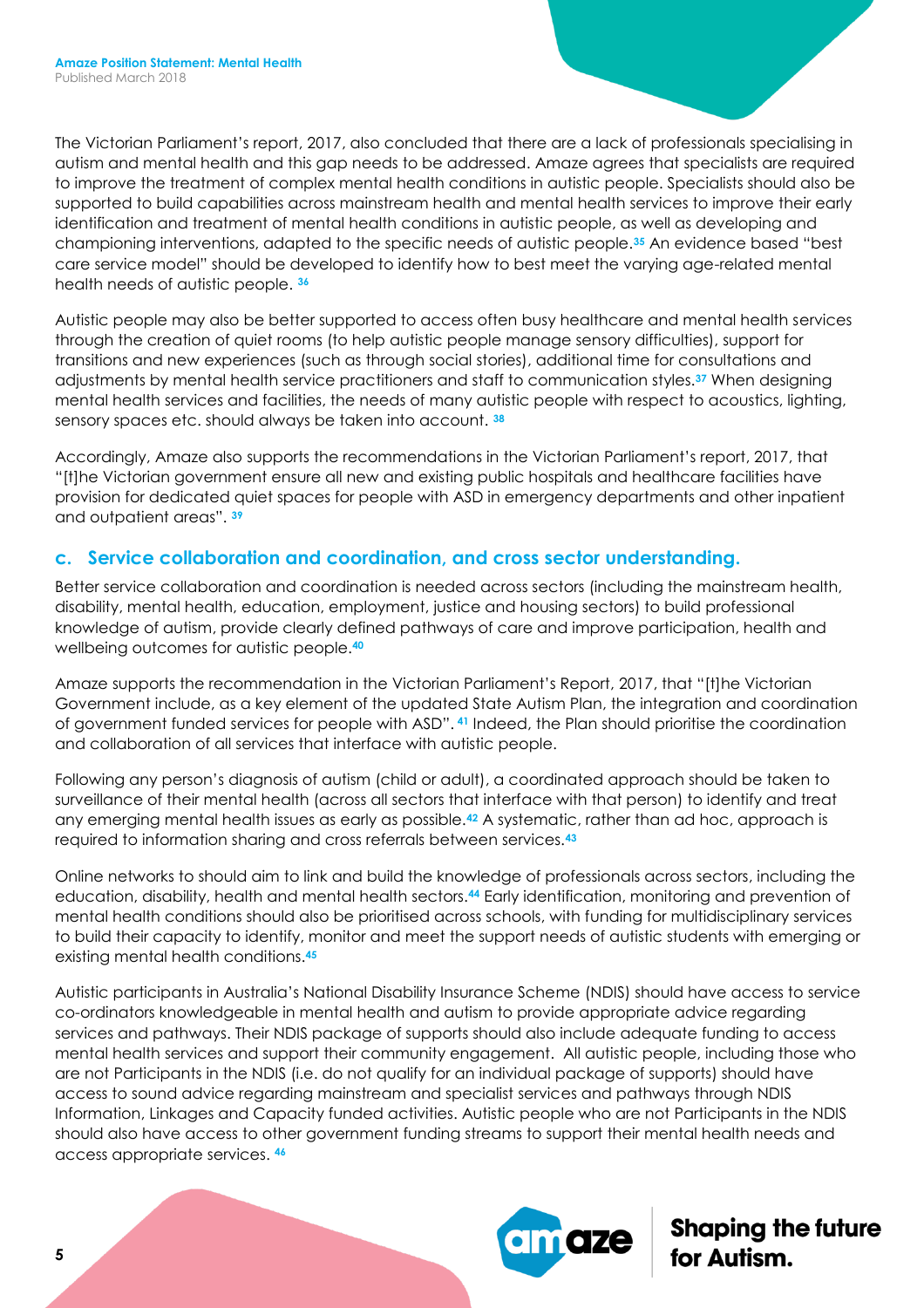### **4. Key recommendations**

- **1.** Australian Governments engage with autistic people and the autism community to build their understanding of mental health and autism, current barriers to diagnosis and support and how healthcare services may better tailor their supports to autistic people.
- **2.** The Victorian Government, in partnership with autistic people and the autism community, adopt the recommendations in the Victorian Parliament's Report, 2017, that it:
	- a. Develop a strategy for autism and mental health in an updated State Autism Plan which includes the roll out of autism specialist mental health services and a strategy for autism training and professional development of mental health service professionals and staff.
	- b. Ensure all public hospital and healthcare facilities provide dedicated quiet spaces.
	- c. Increase funding to mental health and community health services so they have the capacity to provide services and support for autistic people with a co-occurring mental health condition.
	- d. Improve autism recognition and understanding, together with improved service coordination and collaboration across sectors.
- **3.** The Victorian Government, in partnership with autistic people and the autism community, facilitate a multi-media campaign to reduce the stigma of autism and mental health and raise community understanding.

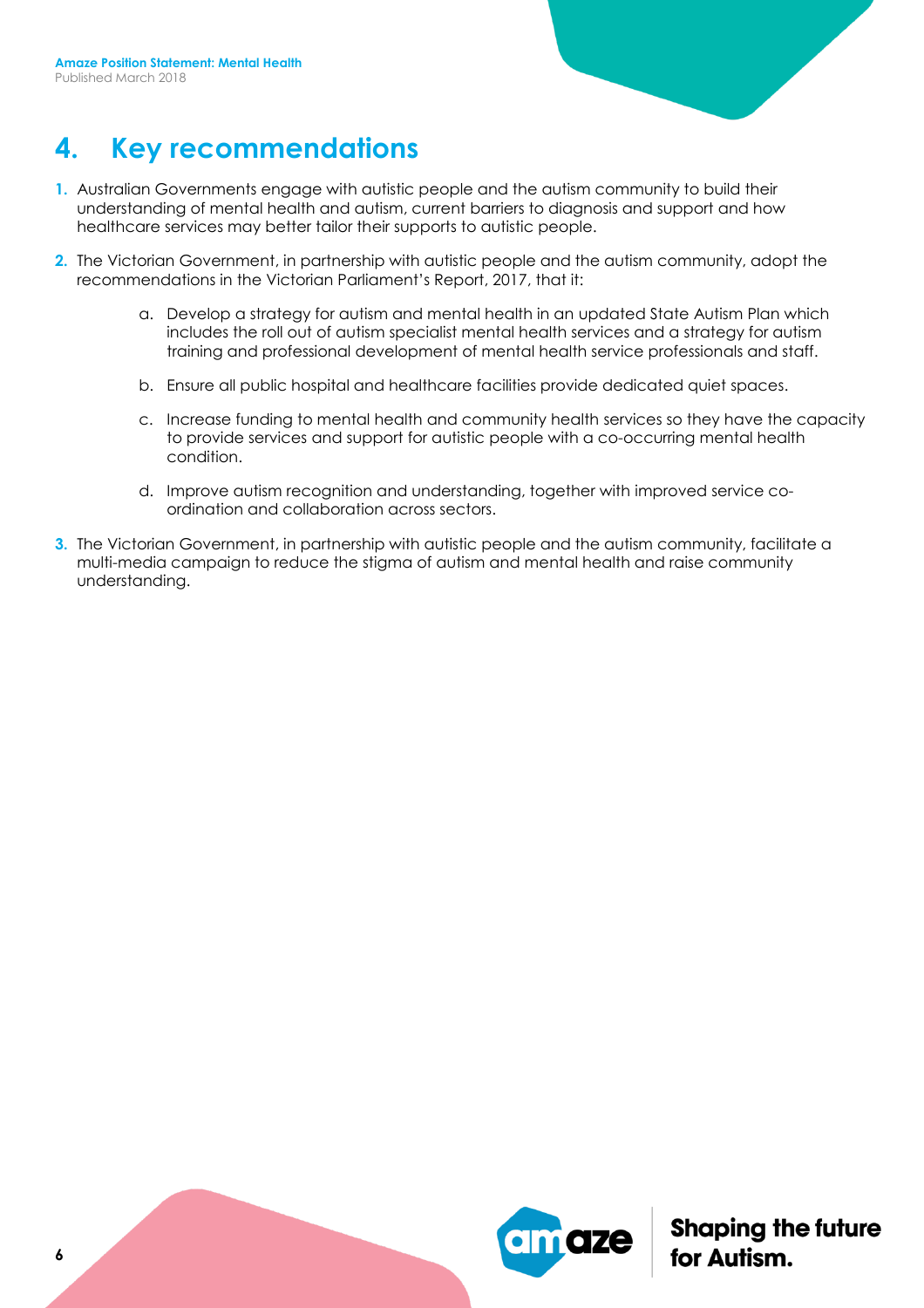### **Endorsed by:**





## **Attribution:**

This work should be referenced as: Amaze 2018, Position Statement – Mental Health, available at [www.amaze.org.au](http://www.amaze.org.au/)

**Amaze** 24 Drummond St, Carlton VIC 3053 PO Box 374, Carlton South VIC 3053 T 03 9657 1600 F 03 9639 4955 **E** info@amaze.org.au W amaze.org.au

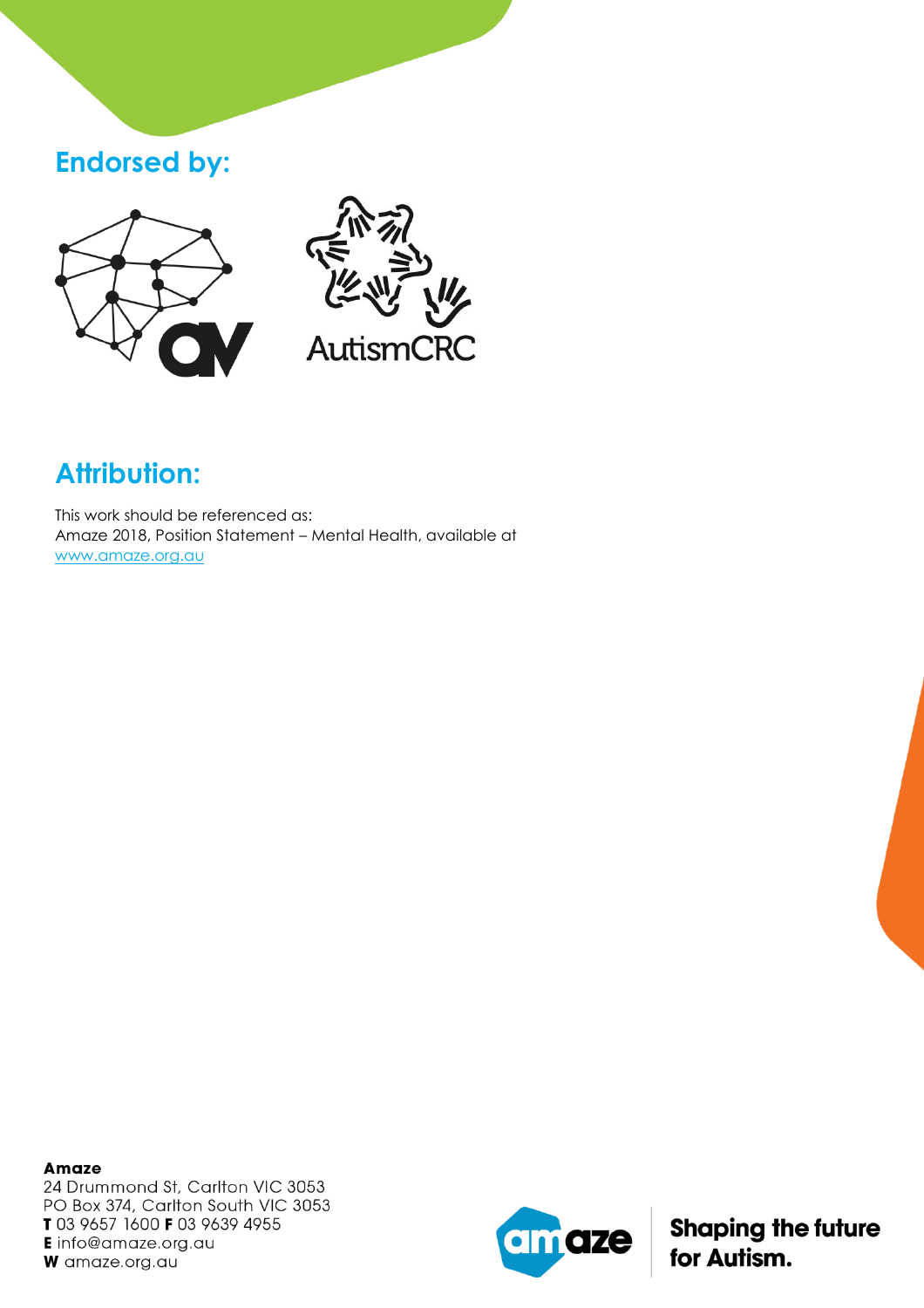### **5. References**

 $\overline{a}$ 

<sup>2</sup> Ibid. See also Australian Advisory Board on Autism Spectrum Disorders 2012, The Interface between Autism Spectrum Disorders and Mental Health: The Ways Forward. Discussion paper, December 2012

<sup>3</sup> Autism Spectrum Australia (Aspect). We Belong: The experiences, aspirations and needs of adults with Asperger's disorder and high functioning autism April 2013.

<sup>4</sup> Foley K and Troller J 2015. Management of mental ill health in people with autism spectrum disorder. Australian Family Practitioner, 2015:44:11:p. 784 – 790.

<sup>5</sup> Autism Spectrum Australia (Aspect) 2013. We Belong: The experiences, aspirations and needs of adults with Asperger's disorder and high functioning autism, April 2013.

<sup>6</sup> Lugnegard T et al 2011. Psychiatric comorbidity in young adults with a clinical diagnosis of Asperger syndrome. *Research in Developmental Disabilities* 2011;32:1910 – 17; Green et al 2000. Social and psychiatric functioning in adolescents with Asperger syndrome compared with conduct disorder. J Autism Dev Disord. 2000; 30:279-93.

<sup>7</sup> Australian Advisory Board on Autism Spectrum Disorders 2012.The Interface between Autism Spectrum Disorders and Mental Health: The Ways Forward. Discussion paper, December 2012.

8 Cusack J et al 2017. Personal tragedies, public crisis – The urgent need for a national response to early death in autism. Autistica, supported by Deutsche Bank. UK.

<sup>9</sup> Hirvikoski T et al 2015. Premature mortality in autism spectrum disorder. The British Journal of psychiatry, 207(5), cited in Cusack J et al 2017. Personal tragedies, public crisis – The urgent need for a national response to early death in autism. Autistica, supported by Deutsche Bank. UK.

<sup>10</sup> Crane L et al 2017. Know your normal – Mental health in young autistic adults. Ambitious about Autism and Centre for Research in Autism and Education, UCL Institute of Education, UK, June 2017. Available at<https://www.ambitiousaboutautism.org.uk/the-research>

<sup>11</sup> United Nations Convention on the rights of persons with disabilities 2008; Disability Discrimination Act 1992, and state based disability discrimination legislation.

<sup>12</sup> Victorian Parliament 2017. Inquiry into Services for People with Autism Spectrum Disorder - Final Report. Family and Community Development Committee. June 2017. Available a[t https://www.parliament.vic.gov.au/fcdc/article/2588.](https://www.parliament.vic.gov.au/fcdc/article/2588)

13 Australian Advisory Board on Autism Spectrum Disorders 2012, The Interface between Autism Spectrum Disorders and Mental Health: The Ways Forward. Discussion paper, December 2012.

<sup>14</sup> Autism CRC, What do health professionals need to better understand autism? Available at [http://www.autismcrc.com.au/sites/default/files/Health%20Professionals%20understanding%20autism%20-](http://www.autismcrc.com.au/sites/default/files/Health%20Professionals%20understanding%20autism%20-%20for%20autistic%20adults.pdf) [%20for%20autistic%20adults.pdf](http://www.autismcrc.com.au/sites/default/files/Health%20Professionals%20understanding%20autism%20-%20for%20autistic%20adults.pdf) , accessed 4 September 2017; Autism CRC. Online tools for health professionals. <http://www.autismcrc.com.au/online-tools-health-professionals>

<sup>15</sup> Foley K and Troller J 2015. Management of mental ill health in people with autism spectrum disorder. *Australian Family Practitioner*, 2015:44:11:p. 784 – 790.

<sup>16</sup> Ibid. See also Australian Advisory Board on Autism Spectrum Disorders 2012, The Interface between Autism Spectrum Disorders and Mental Health: The Ways Forward. Discussion paper, December 2012; Cusack J et al 2017. Personal tragedies, public crisis – The urgent need for a national response to early death in autism. Autistica, supported by Deutsche Bank. UK.

<sup>17</sup> Coombs E et al 2011, An investigation into the relationship between eating disorder psychopathology and autistic symptomatology in a non-clinical sample. British Journal of Clinical Psychology, 50(3), 326-338; Victorian Parliament 2017. Inquiry into Services for People with Autism Spectrum Disorder - Final Report. Family and Community Development Committee. June 2017. Available at [https://www.parliament.vic.gov.au/fcdc/article/2588.](https://www.parliament.vic.gov.au/fcdc/article/2588)

<sup>18</sup> Foley K and Troller J 2015. Management of mental ill health in people with autism spectrum disorder. *Australian Family Practitioner*, 2015:44:11:p. 784 – 790.

<sup>19</sup> Crane L et al 2017. Know your normal – Mental health in young autistic adults. Ambitious about Autism and Centre for Research in Autism and Education, UCL Institute of Education, UK, June 2017. Available at<https://www.ambitiousaboutautism.org.uk/the-research>

<sup>20</sup> Foley K and Troller J 2015. Management of mental ill health in people with autism spectrum disorder. *Australian Family Practitioner*, 2015:44:11:p. 784 – 790.

<sup>21</sup> Foley K and Troller J 2015. Management of mental ill health in people with autism spectrum disorder. *Australian Family Practitioner*, 2015:44:11:p. 784 – 790. See also Submissions from Austin Child and Adolescent Mental Health Service (Submission No. 113) and Royal Australian and New Zealand College of Psychiatrists (RANZCP) Victorian Branch (Submission No. 144) to the Victorian Inquiry into Services for people with autism.



<sup>1</sup> Foley K and Troller J 2015. Management of mental ill health in people with autism spectrum disorder. Australian Family Practitioner, 2015:44:11:p. 784 – 790.